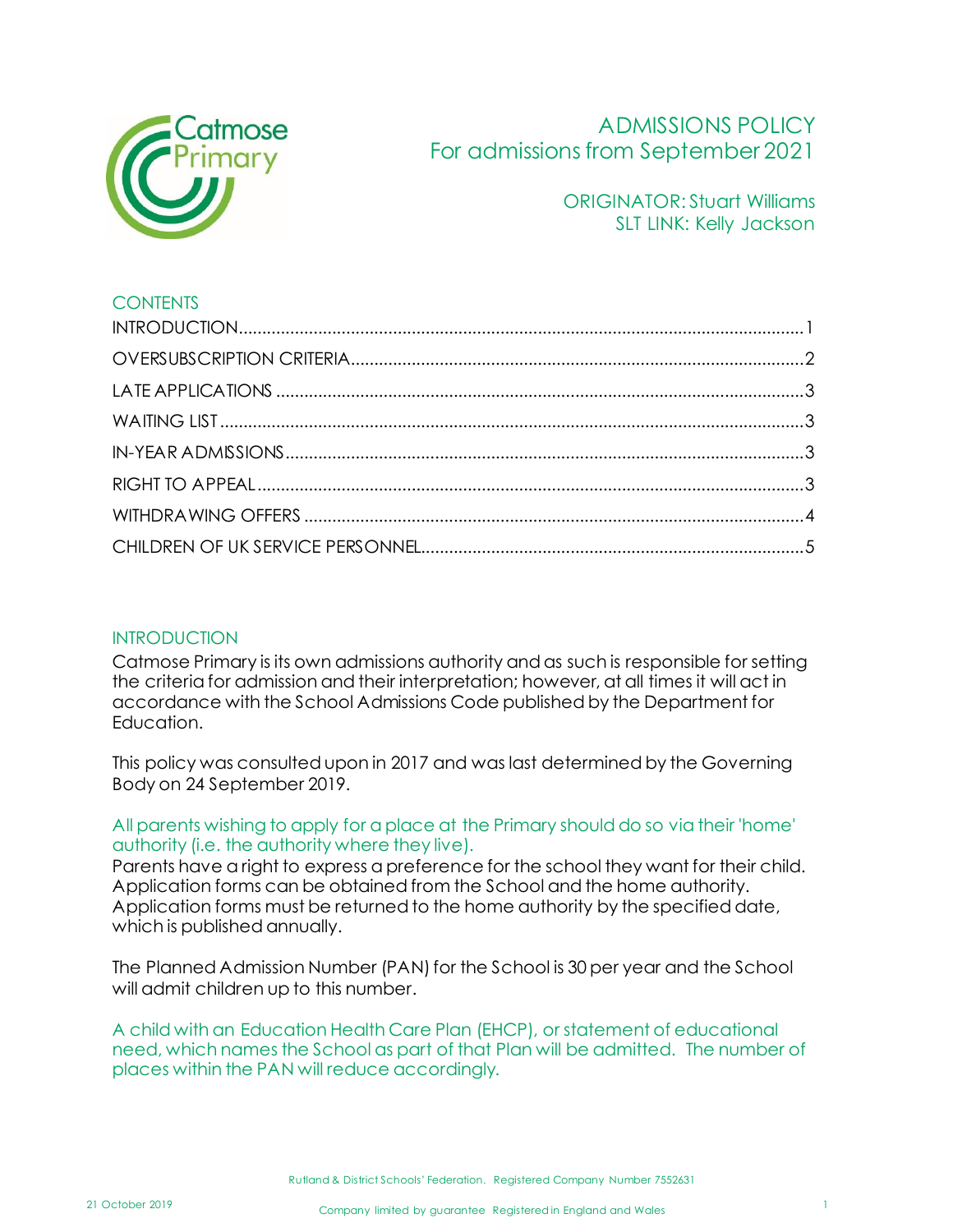### OVERSUBSCRIPTION CRITERIA

Where the number of applications for places exceeds the number of places available, as specified by the Planned Admission Number, the following criteria, in priority order, will be applied to determine those children that will be offered a place: -

#### 1. Looked After Children

A looked after child is a child who is in the care of a local authority or provided with accommodation by that authority. Priority under this criterion will also be given where the child was previously in care but ceased to be so because they were adopted under the terms of the Adoption and Children Act 2002 (or became subject to a child arrangements order or special guardianship order). This priority is also given to children who were previously in care outside of England.

2. Children whose sibling currently attends or has attended Catmose Primary School within the last five years at the time of admission.

Sibling refers to brother or sister, half brother or sister, adopted brother or sister, step brother or sister, foster brother or sister, or the child of the parent's/carer's partner where the child for whom the School place is sought is permanently living in the same family unit at the same address as that sibling.

### 3. A child of staff at Catmose Primary.

Where the member of staff has been employed at the School for two or more years at the time at which the application for admission to the School is made, or the member of staff is recruited to fill a vacant post for which there is a demonstrable skill shortage.

#### 4. Children who live nearest Catmose Primary School by distance.

Distance is measured from the centre point of the child's home address to the centre point of the School (LE15 6SH). The route is defined as a driving route or safe walking route, whichever is the shorter, using a computerised mapping system.

In the case of there being oversubscription in criteria  $1 - 3$ , places will be allocated using the distance criterion in 4.

Applicants living in the same block of flats will be regarded as living the same distance from the School. In the unlikely event that two or more children live in the same block of flats and in all other ways have equal eligibility for the last remaining available place at the School, the names will be issued a number and drawn randomly to determine which child shall be offered the place.

A child's home address is considered to be the residential property that is the child's only or main residence at the time of application. Where the parent/guardian/carers of the child have separated, the home address of the child will be regarded as the address at which the child sleeps for the majority of the weekdays.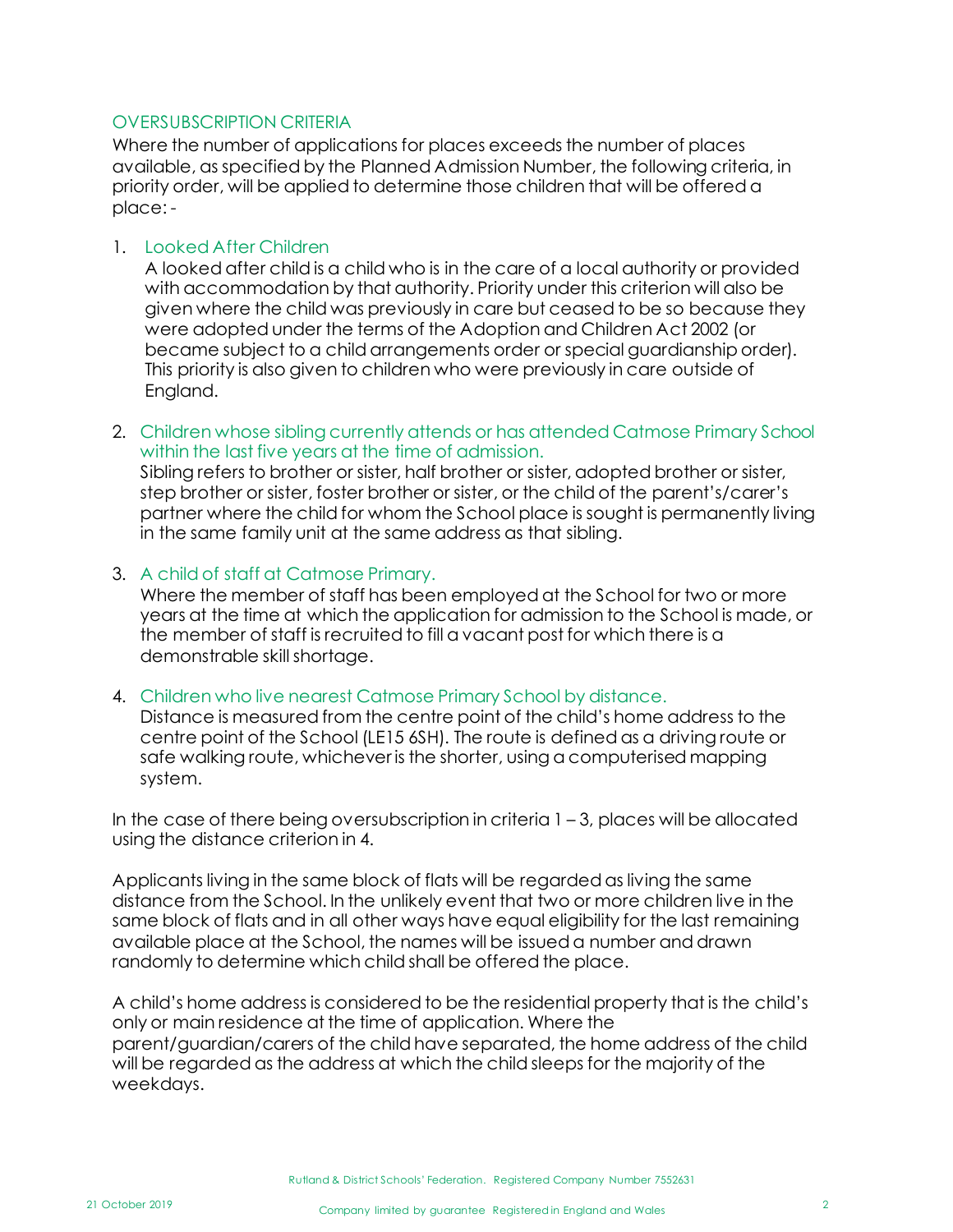Places will be allocated in advance of a family moving into the area where suitable confirmation, such as proof of property purchase, or a letting agreement [for a minimum of 6 months] has been received.

# LATE APPLICATIONS

In the event of the Primary being oversubscribed, applications received after the closing date in January, which is published each year, will be relegated to the waiting list.

### WAITING LIST

In the event of oversubscription, the School holds a waiting list for places which may become available. All applications declined through the oversubscription process will be given the opportunity to be placed on the waiting list which will be maintained until 31 December 2021.

Being placed on the waiting list does not remove an applicant's right to appeal. It is important to note that the waiting list does not operate on a first-come, first-served basis, and that places will be offered according to the oversubscription criteria if they become available.

Children who are allocated a place to the School in accordance with a Fair Access Protocol will take precedence over those on a waiting list.

Fair Access Protocols exist to ensure that access to education is secured quickly for children who have no school place but for whom a place at a mainstream school or alternative provision is appropriate.

### IN-YEAR ADMISSIONS

Parents who wish to apply for a place outside of the normal admissions round should do so by contacting the School directly.

On receipt of an in-year application, the School will notify Rutland local authority of both the application, and its outcome, to allow the local authority to keep up-todate figures on the availability of places in the area.

#### RIGHT TO APPEAL

If the School informs a parent of a decision to refuse their child a place, we will include the reason why the admission was refused; information about the right to appeal; the deadline for lodging an appeal and the contact details for making an appeal.

If a parent wishes to appeal, they must set out their grounds for appeal in writing.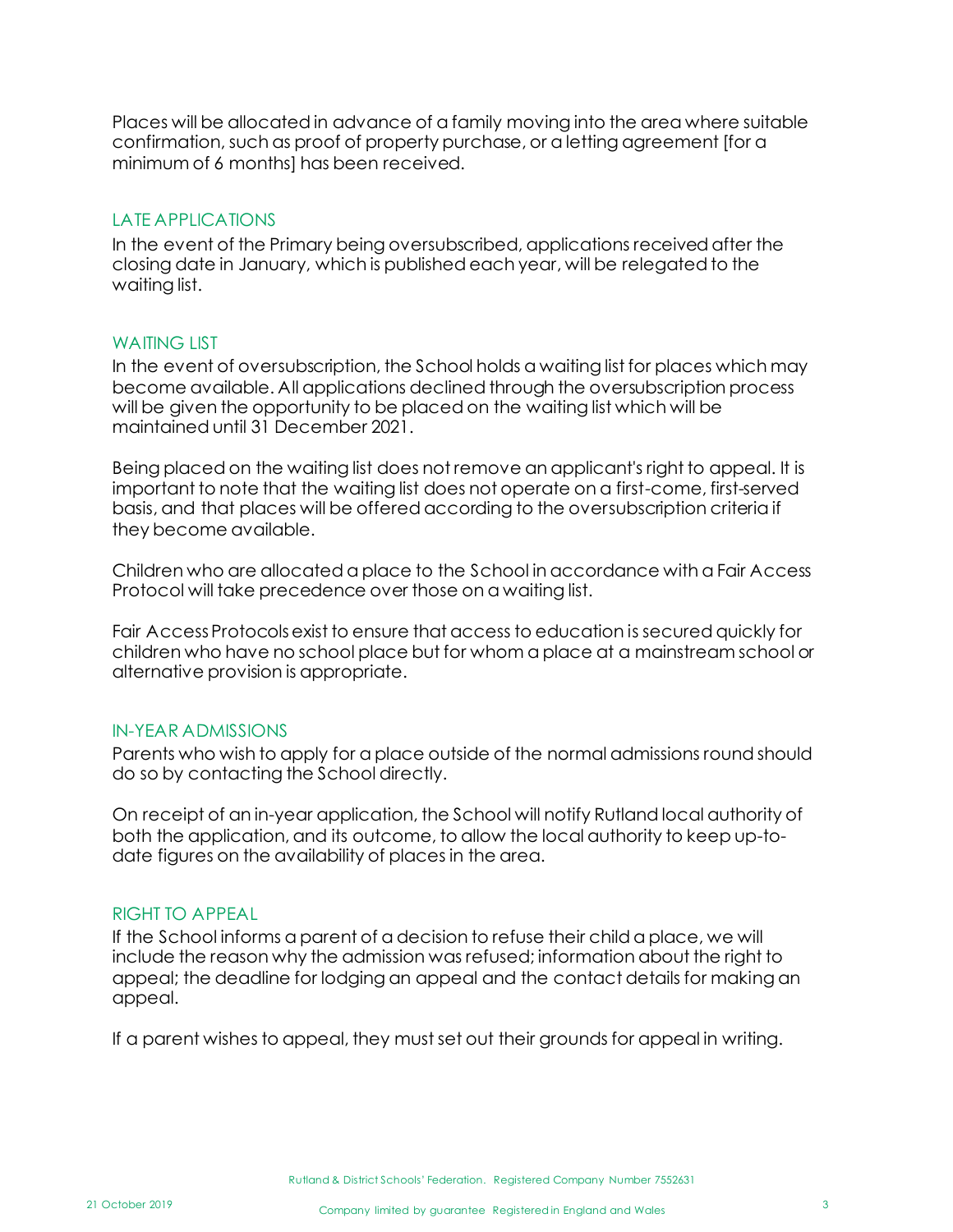#### WITHDRAWING OFFERS

Once offered, places will not be withdrawn except in the following cases: -

- where the place was offered on the basis of a fraudulent or intentionally misleading application from a parent (for example, a false claim to residence in a catchment area) which effectively denied a place to a child with a stronger claim;
- where the place was offered under co-ordination by the local authority in error;
- where a parent has not accepted the offer of the place and does not respond to a reminder letter from the School within a reasonable time (defined as 21 days from the issue of the reminder letter).

### DEFERRED ENTRY TO SCHOOL

Admission will be offered to all children in the September following their fourth birthday. Children are entitled to a full-time place in the September following their fourth birthday.

Parents can defer the date their child is admitted to the School until later in the school year but not beyond the point at which they reach compulsory school age and not beyond the beginning of the final term of the school year for which it was made.

Where parents wish, children may attend part-time until later in the school year, but not beyond the point at which they reach compulsory school age.

#### ADMISSION OF CHILDREN OUTSIDE THEIR NORMAL AGE GROUP

Parents may seek a place for their child outside of their normal age group, for example if the child is gifted and talented or has experienced problems such as ill health. In addition, parents of a summer-born child may choose not to send their child to school until the September following their 5<sup>th</sup> birthday and may request that the child be admitted out of his/her normal age group (i.e. to Reception rather than Year 1).

Catmose Primary will consider such requests on a case-by-case basis and take account of all views, including where relevant, that of a medical professional. The Executive Principal will also be consulted.

There is a statutory right of appeal against a refusal of a place. This right does not apply if they are offered a place at the School but it is not in their preferred age group.